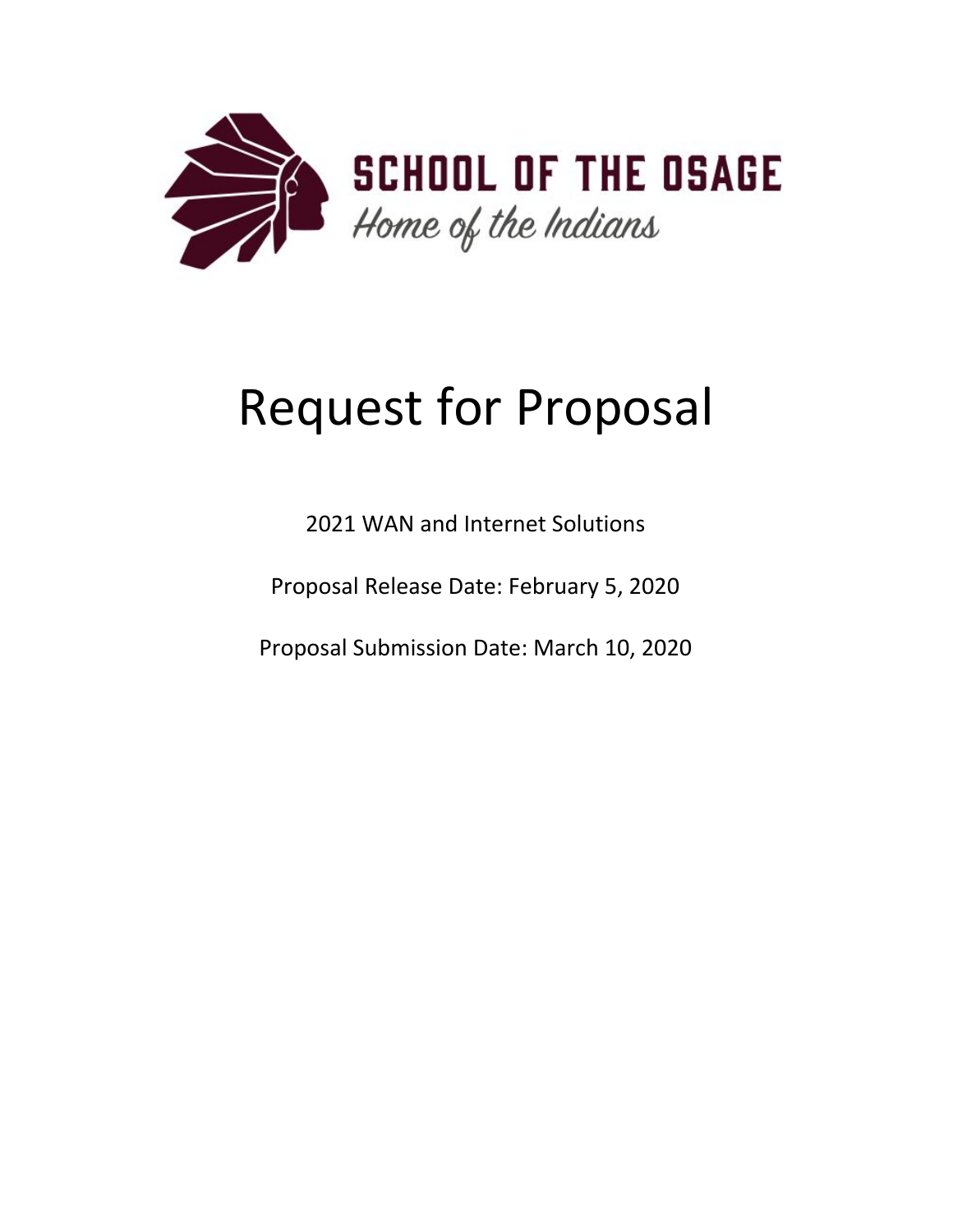## Introduction

The Board of Education of the School of the Osage (hereinafter "District") will receive sealed proposals for the WAN and Internet Solution. All interested parties must submit Proposals by Thursday, March 10, 2021 before 11:00 am, CST. No late submissions will be accepted. The Board of Education reserves the right to accept or reject any or all Proposals, to waive any irregularities, and to accept the Proposal that is in the best interest of the District. The District shall be held harmless for any failure to solicit proposals from potential firms. The award for 2021 WAN and Internet Solution will be considered by the Board at its next regular scheduled meeting. We are accepting WAN proposals on Self Provisional, Leased Lit, Leased Dark, and Other Options. We are also requesting proposals for Internet services.

Companies are to submit three (3) copies of their response to the RFP. Proposals should be delivered in a sealed envelope, marked on its face with the name of the person, firm, or corporation plus "2021 WAN and Internet Solution" and delivered to:

Eric Martin Director of Technology and Innovation Central Administration Office 1501 School Road Lake Ozark, MO 65049

All communications by the Company concerning this RFP, including requests for additional information or clarification, or arrangements to visit the District to review its financial records prior to preparing its Proposal, must be directed to Eric Martin, Director of Technology and Innovation, via email at [martine@osageschools.org](mailto:martine@osageschools.org).

Any explanation of or questions regarding the RFP or its related documents must be requested in writing by **4:00 p.m., March 5, 2020**.

## **IMPORTANT DATES**

| QUESTIONS DUE TO DISTRICT:  March 5, 2021 before 4:00 PM                    |
|-----------------------------------------------------------------------------|
| WALKTHROUGH By appointment only and held prior to March 1, 2021             |
| RETURN DATE and TIME  March 10, 2021 prior to 11:00 AM, local time          |
| PUBLIC BID OPENING March 10, 2021 11:00 AM (1501 School Rd. Lake Ozark, MO) |

All proposals submitted must be delivered to the District Office **no later than 11:00 am, on March 10, 2021** to be considered for evaluation. **Proposals received after this time may not be accepted and may be returned to the vendor unopened**.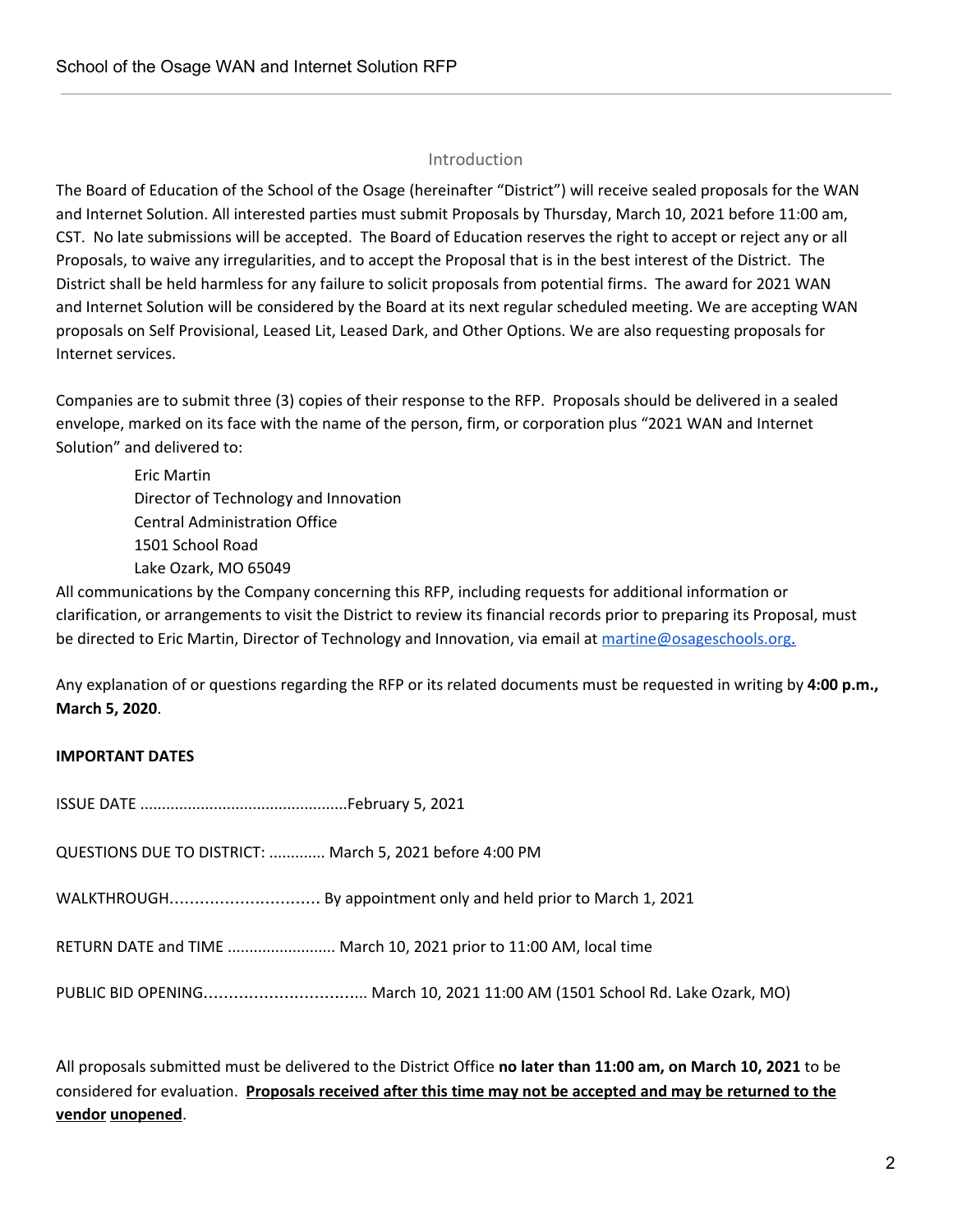## **SCHOOL OF THE OSAGE REQUEST FOR PROPOSAL**

**Title**: WAN and Internet SOLUTION **Contact Person:** Eric Martin **Issue Date:** February 5, 2021 **Phone #:** 573-552-8918 **E-mail:** martine@osageschools.org

**RETURN PROPOSAL NO LATER THAN: March 10 2021, at 11:00 AM**

#### **RETURN PROPOSALS AND ADDENDA TO:**

**School of the Osage Eric Martin Director of Technology and Innovation Central Administration Office 1501 School Road Lake Ozark, MO 65049**

The Proposer hereby declares understanding, agreement and certification of compliance to provide the items and/or services, at the prices quoted, in accordance with all terms and conditions, requirements and specifications of the original Request for Proposal (RFP) and as modified by any addenda thereto.

## **SIGNATURE REQUIRED**

| Authorized Signature   |        |                       | Date  |
|------------------------|--------|-----------------------|-------|
|                        |        |                       |       |
| <b>Printed Name</b>    |        |                       | Title |
|                        |        |                       |       |
| Company Name           |        |                       |       |
|                        |        |                       |       |
| <b>Mailing Address</b> |        |                       |       |
|                        |        |                       |       |
| City, State Zip        |        |                       |       |
|                        |        |                       |       |
| Phone #:               | Fax #: | <b>E-Mail Address</b> |       |
|                        |        |                       |       |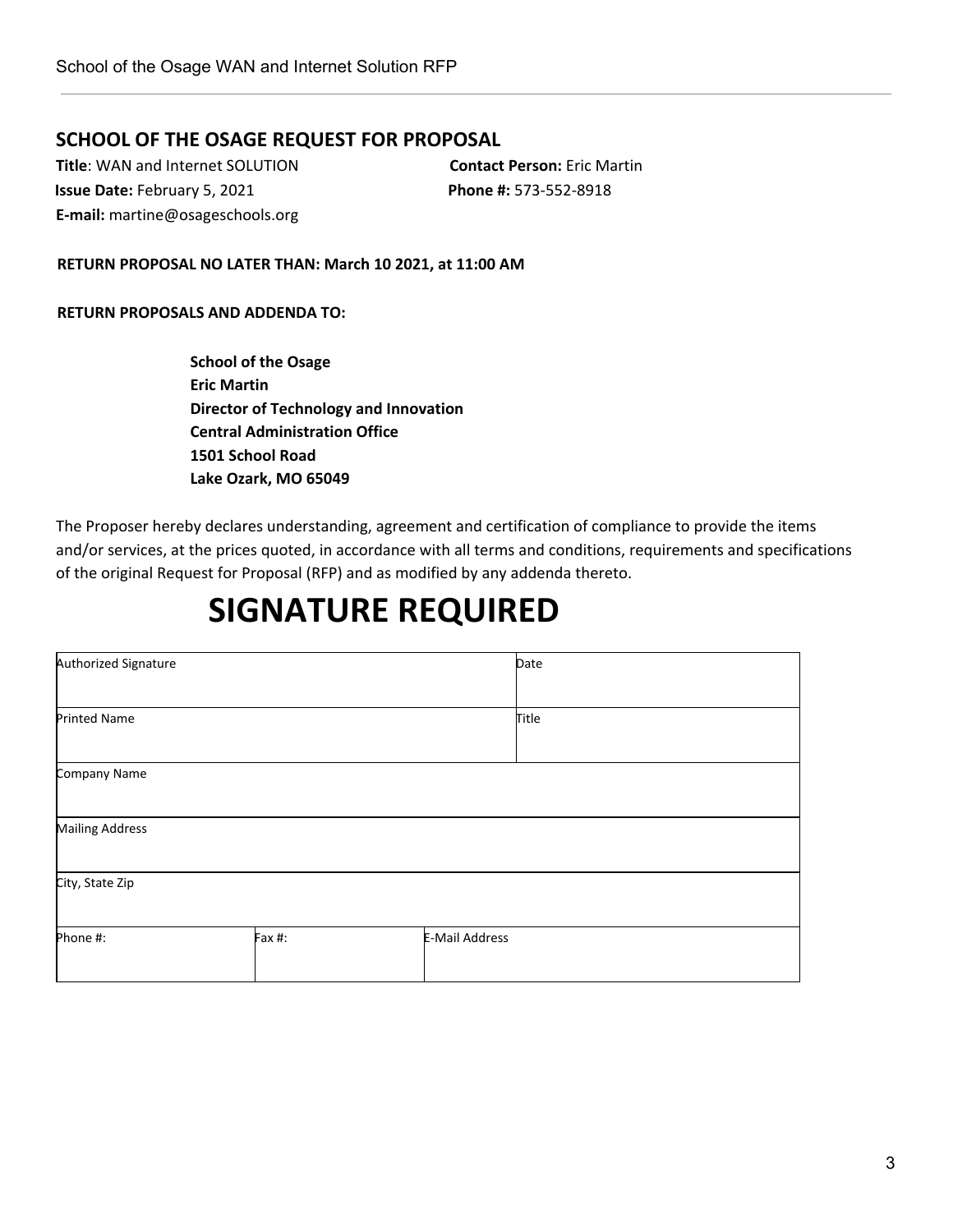## Scope of Services:

A. Self-Provisioned, Leased Lit Fiber, Leased Dark Fiber, Other; B. Internet Services

## **Overview**

School of the Osage School District is requesting two services. Bidders may feel free to quote one or both of these services.

A. A WAN connection capable of 10 Gbps with Service Level Agreement (SLA) guaranteed to the specified site. The solution should be scalable to 40 Gbps. We will accept bids for self-provisioned fiber, leased lit fiber, dark fiber, and other.

Each respondent is required to complete the pricing matrix located in Appendix A of this RFP. If special construction is necessary, respondents are required to separate out pricing in Appendix B: Special Construction Pricing. No increased pricing will be allowed during the term of the quoted special construction, NRC, and MRC rate in each pricing cell of the matrix. If an increase in bandwidth is requested during the contract period the contract does not renew. As bandwidth needs are steadily rising, respondents are free to bid higher tiers of bandwidth than what is requested to demonstrate their future scalability for all connections.

B. Symmetrical Internet Connection capable of 1Gbps+. We would also like quotes for lower tiers of service, including a 500Mbps connection.

Each respondent is required to complete the pricing matrix located in Appendix A of this RFP. If special construction is necessary, respondents are required to separate out pricing in Appendix B: Special Construction Pricing. No increased pricing will be allowed during the term of the quoted special construction, NRC, and MRC rate in each pricing cell of the matrix. If an increase in bandwidth is requested during the contract period the contract does not renew. As bandwidth needs are steadily rising, respondents are free to bid higher tiers of bandwidth than what is requested to demonstrate their future scalability for all connections.

## GENERAL CONDITIONS

## PROPOSAL FORMAT

In addition to completing the Bid Specifications for this proposal, please use the following format for providing **required information:**

- 1. E-Rate Service Provider Identification Number (SPIN) on your proposal
- 2. Corporate customer E-Rate contact information
- 3. Quotes for installation and annual service fees (if applicable)
- 4. Costs: Detail all costs associated with bid
- 5. Identify all erate-eligible items
- 6. Provide implementation timeline for installation and bringing services online
- 7. Identify any options available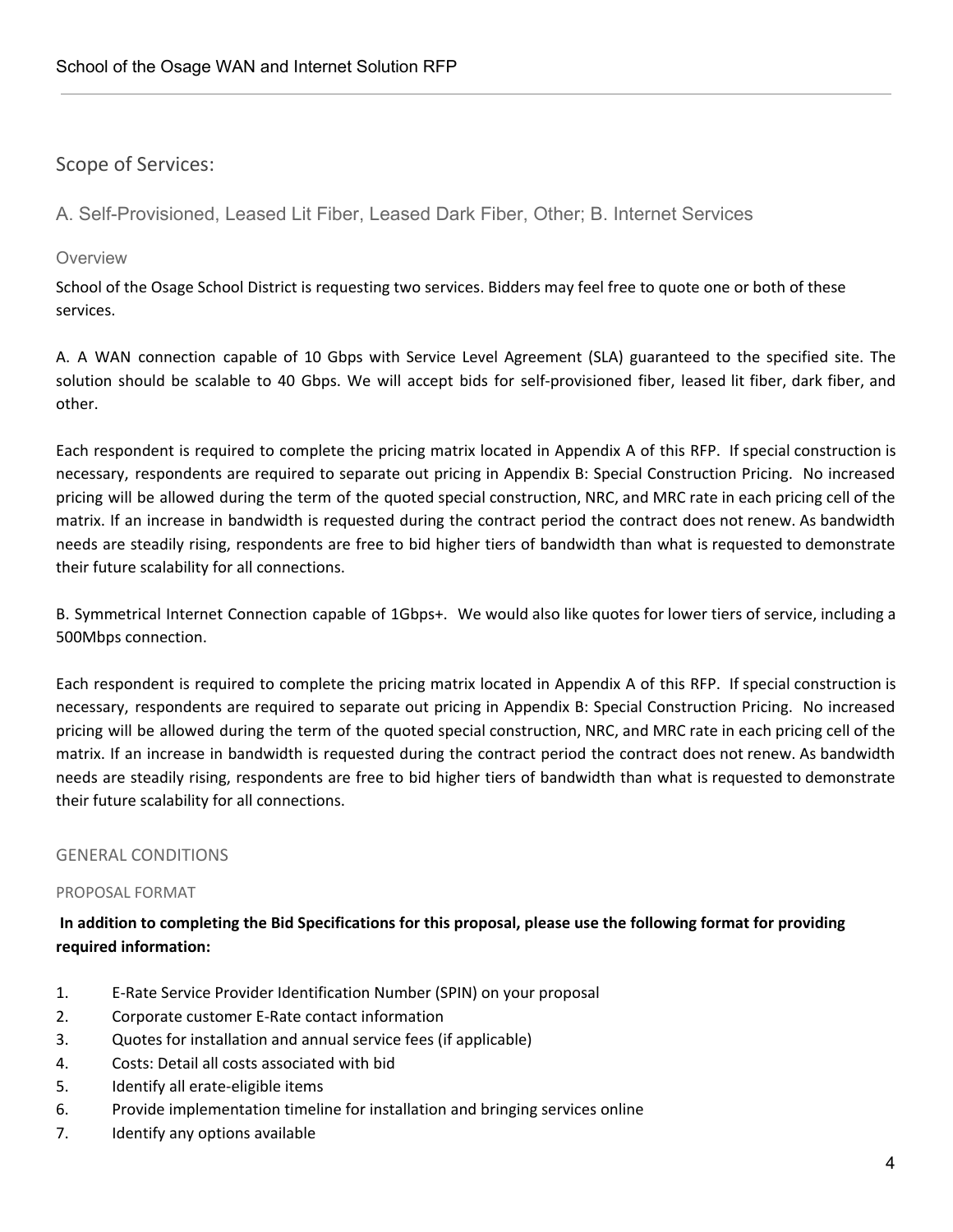- 8. Service Level Agreement (SLA) for proposal
- 9. Length of time business has provided this type of service
- 10. Three reference sites using your service for three years or more, preferably in school districts in Missouri.
- 11. Describe warranty, maintenance, and repair included in proposal

12. Describe maintenance and trouble notification (to us) procedures, including hours of operation for help or trouble shooting

## Required Site Visit

A mandatory site visit can be scheduled by emailing Eric Martin [martine@osageschools.org](mailto:martine@osageschools.org). Note: Due to the COVID-19 Pandemic, all walkthroughs will be held by appointment only. Bidders must wear a mask and comply with district COVID restrictions.

## Question Submissions

All questions regarding this RFP should be directed to Eric Martin Technology Director, School of the Osage School District, martine@osageschools.org with a subject line of

"School of the Osage 2021 WAN Solution RFP."

## EVALUATION CRITERIA (note Appendix A and B)

#### **RFP Scoring Rubric**

| % Weight | <b>Criteria</b>                                                                        |
|----------|----------------------------------------------------------------------------------------|
| 25%      | E-rate eligible recurring and one-time fiber costs*                                    |
| 20%      | Ability to support requirements as laid out in the RFP and district spec.              |
| 10%      | Proposed contract terms and conditions                                                 |
| 10%      | Service Reliability                                                                    |
| 5%       | E-rate ineligible recurring or one-time costs                                          |
| 10%      | Demonstrated scalability of technology through pricing for higher tiered<br>bandwidths |
| 10%      | Three Provider references                                                              |
| 10%      | Complete bid submission                                                                |

\*this element must always be the highest weighted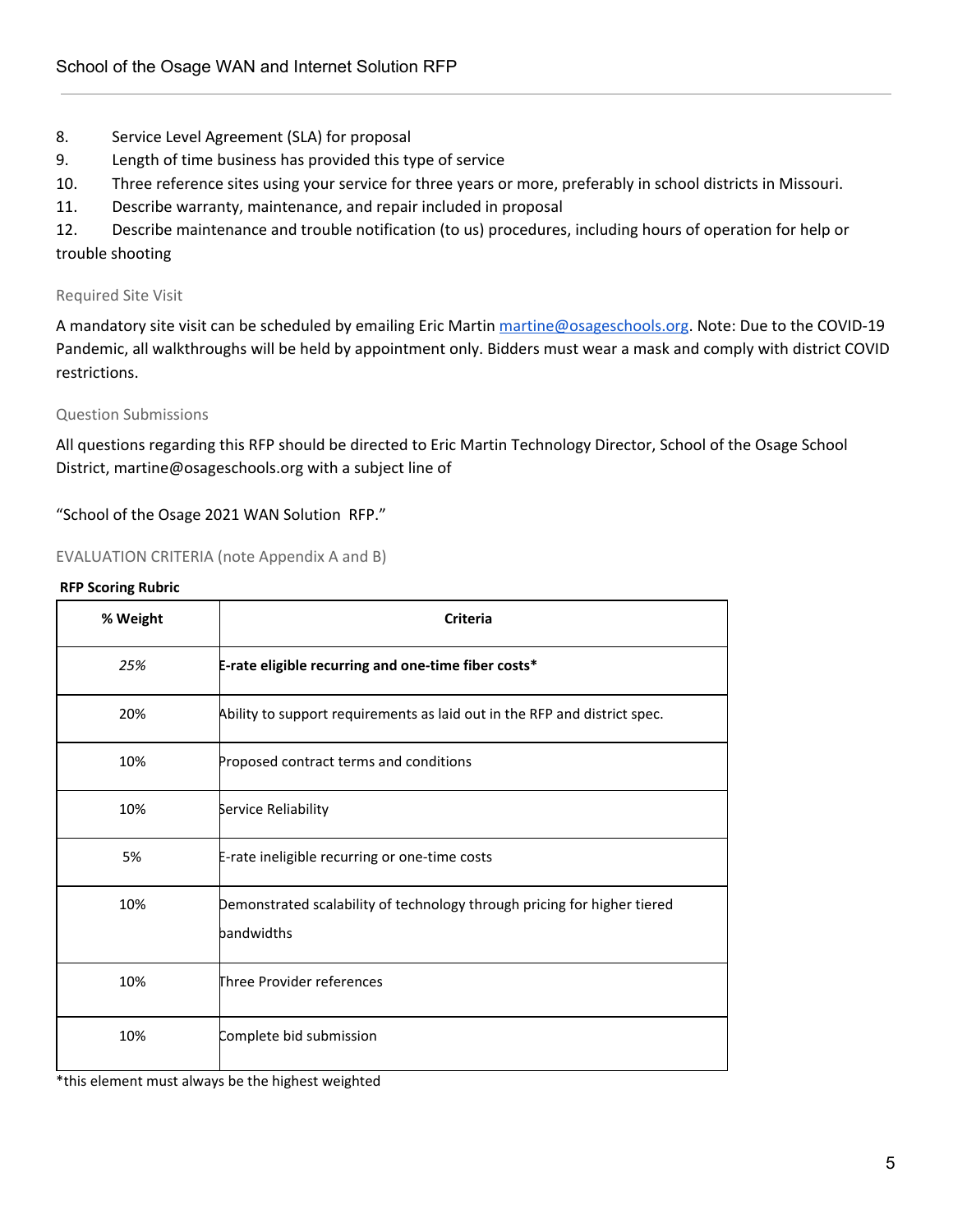## BID Specifications

**Proposal A (WAN):** School of the Osage is requesting a 10Gbps WAN Connection that is scalable up to 40Gbps.

Speed: 10Gbps (potential to scale to 40Gbps), Will also entertain lower tiers of service including a 5Gbps quote.

Demarcation points:

| Demarcation<br>Point A (Core)        | School of the Osage Upper Elementary - 626 Hwy 42 Osage Beach, MO 65065        |
|--------------------------------------|--------------------------------------------------------------------------------|
| <b>Demarcation</b><br>Point B (Edge) | School of the Osage Heritage Elementary - 1501 School Rd. Lake Ozark, MO 65049 |

Specific detail and measurements will be shared at the walkthrough appointment.



## Technical Information

School of the Osage utilizes HP Procurve Switches. We have open Fiber Modules to support the incoming connections at both locations. We will accept bids for fiber lit, dark, and self-provisioned.

## **Completion**

Work must be completed by July 1, 2021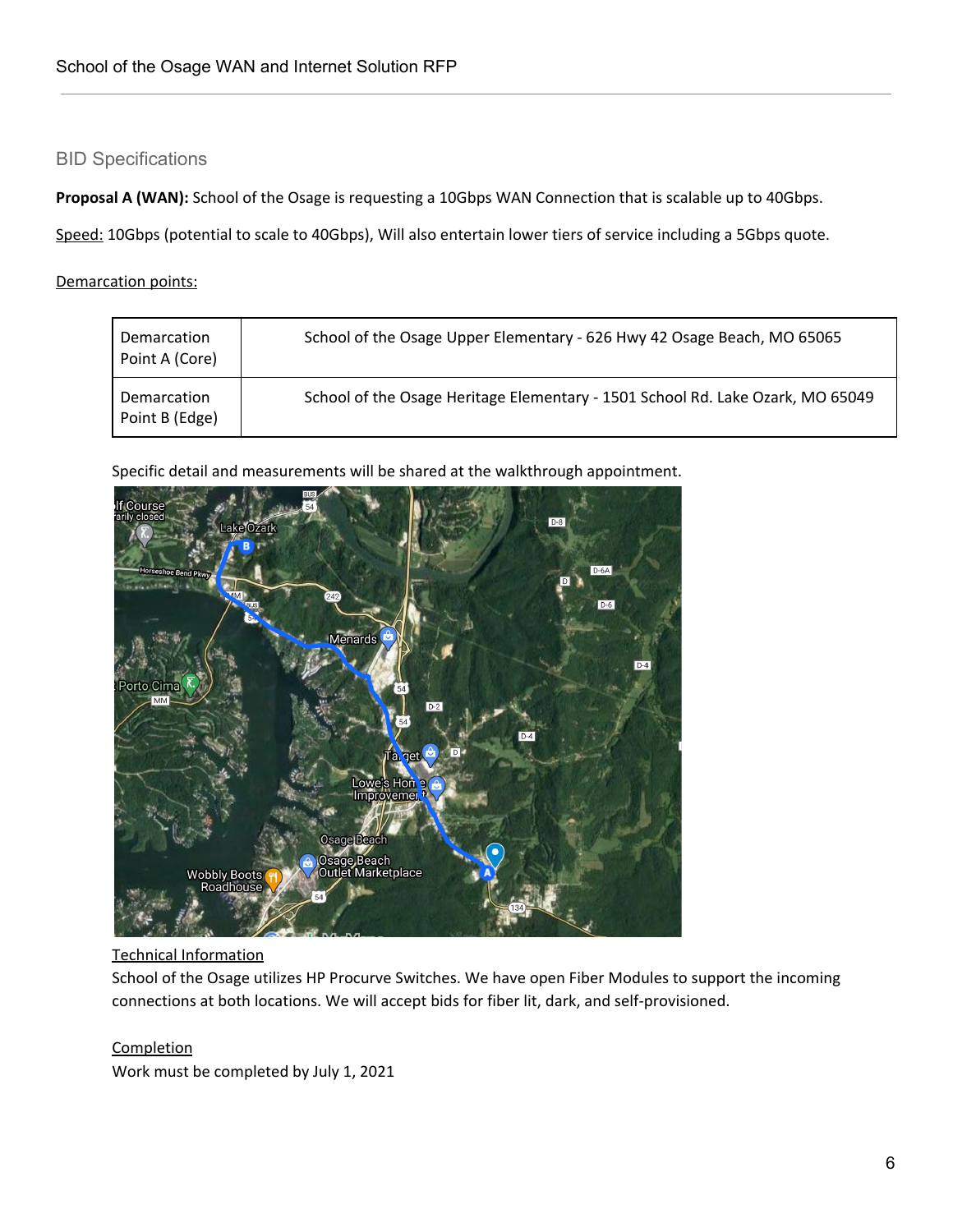Warranty: For any self-provisioned networks, please provide cost of warranty or maintenance agreement that will be provided.

Contract: For Leased Lit and Dark Fiber Options, The contract shall begin on July 1, 2021. A possible three-year contract for E-Rate Eligible Equipment and Services with an option to extend the contract on an annual basis for up to a maximum of five (5) years, if determined to be in the best interest of the District. The decision to extend the contract shall be at the sole discretion of the District.

**Proposal B (Symmetrical Internet):** School of the Osage is requesting a symmetrical internet connection capable of 1Gbps+ with lower tiers of service quoted as well - including a 500Mbps connection.

Speed: 1Gbps and will also accept quotes for 500Mbps

Demarcation Point: School of the Osage Upper Elementary - 626 Hwy. 42, Osage Beach, MO 65065'

Technical Information: We request a Cat6A connection from the ISP router to our Firewall.

Completion: Work must be completed by July 1, 2021.

Additional Services Requested: Please detail the public IP address block and any other services you will be providing as our ISP.

Contract: For Internet connections, the contract shall begin on July 1, 2021. A possible three-year contract for E-Rate Eligible Equipment and Services with an option to extend the contract on an annual basis for up to a maximum of five (5) years, if determined to be in the best interest of the District. The decision to extend the contract shall be at the sole discretion of the District.

## General Terms

## *Demarcation*

All solutions must terminate service or infrastructure in the demarcation points at the address specified in this RFP. Solutions bringing service to the property line but not to the demarcation point are not acceptable. Respondents must specify a specific demarcation setup included in base fees, e.g. wall mounted CPE and CAT6a handoff.

## *Network Diagram*

For each response, respondents must include a network diagram displaying the paths to be used to serve the specified site.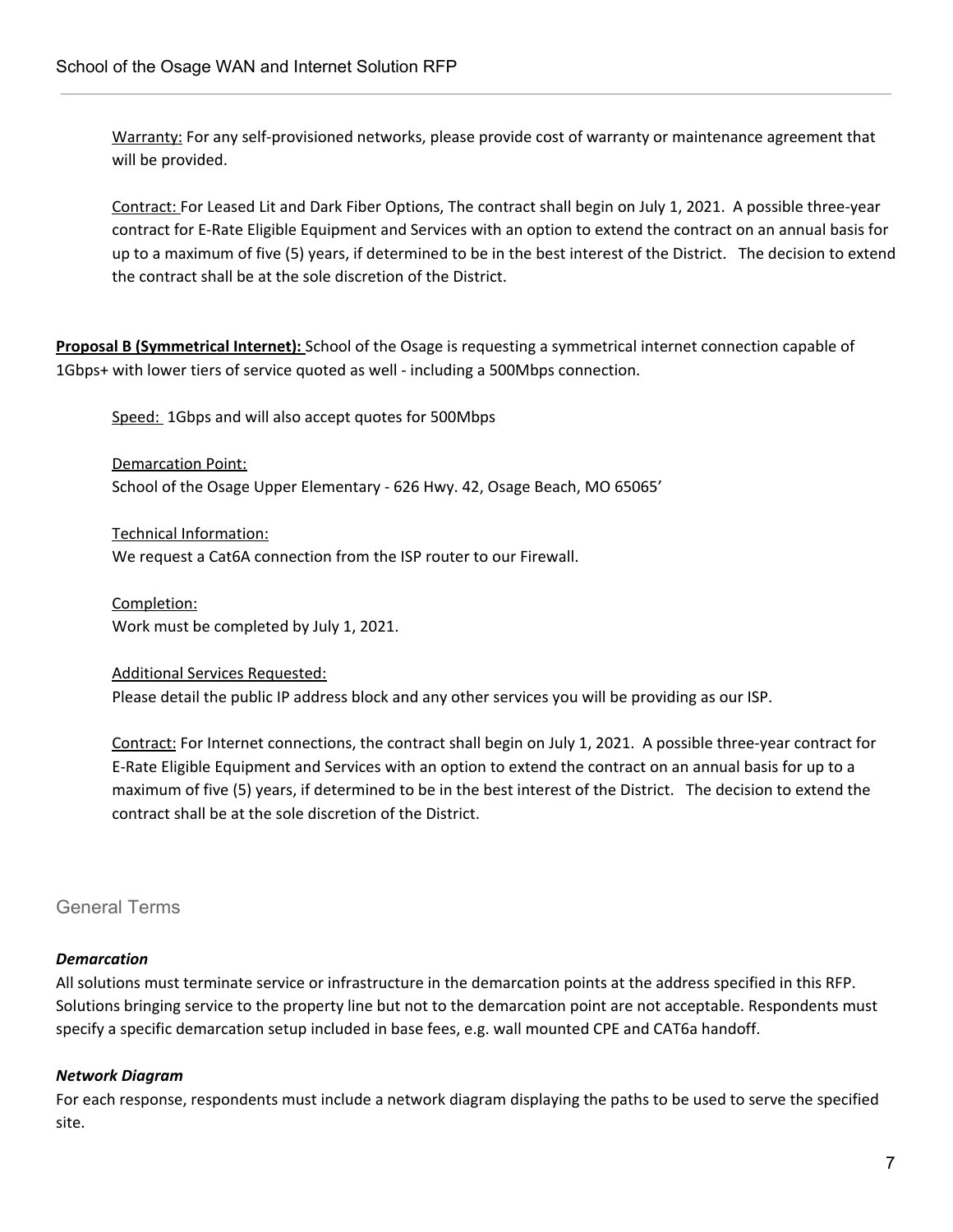## *References*

For each response, respondent must provide 3 references from current or recent customers (preferably K-12) with projects equivalent to the size of School of the Osage School District.

## **Special Construction Information for Form 471 and PIA Review**

All E-rate applications including special construction are subject to detailed questioning during PIA review where the cost of proposed special construction will be reviewed based on the cost of historical fiber builds in the region. Additionally, certain information on necessary special construction is needed to accurately fill out the Form 471. Respondents are **required** to fill out the table in Appendix B. Additionally, respondents are encouraged (but not required) to submit the additional information described in Appendix B that will likely be requested during PIA review. If respondents do not submit this additional information with their bid, and their solution is chosen, they must be prepared to promptly provide that information and any additional information not described in this RFP when requested.

**Required Notice to Proceed and Funding Availability** School of the Osage School District will follow the purchasing policies of the School of the Osage School District Board and requirements and procedures of the FCC's E-rate program as administered by the Universal Service Administrative Company to be eligible for all available funding. The implementation of any associated contracts resulting from this competitive bid process will be dependent on the district's issuance of a written Notice to Proceed. E-rate funding notification alone will not signify Notice to Proceed. The district will have the right to allow the contract to expire without implementation if appropriate funding does not come available.

Additionally, any projects requiring **special construction** are also contingent on issuance of matching funds from the state of Missouri. The district will have the right to allow the contract to expire without implementation if this specific funding does not come available.

## Information to Bidders

1. **Walkthrough:** A walkthrough is required to submit a bid. Due to the COVID-19 Pandemic, we ask that walkthroughs be arranged by appointment. To schedule and appointment, please email Eric Martin [martine@osageschools.org.](mailto:martine@osageschools.org) Please note that all vendors will be required to comply with district COVID restrictions, including, but not limited to wearing a mask.

**Proposals and Deadline:** Each proposal shall conform and be responsive to District specifications. Bidder shall furnish complete specifications and rates for all services requested. Additional pricing schedules detailing items listed on the proposal shall be attached to the proposal form.

Three print copies of the proposal must be submitted by (**March 10, 2021)** in a sealed envelope, identified as "School of the Osage Fiber Connectivity RFP."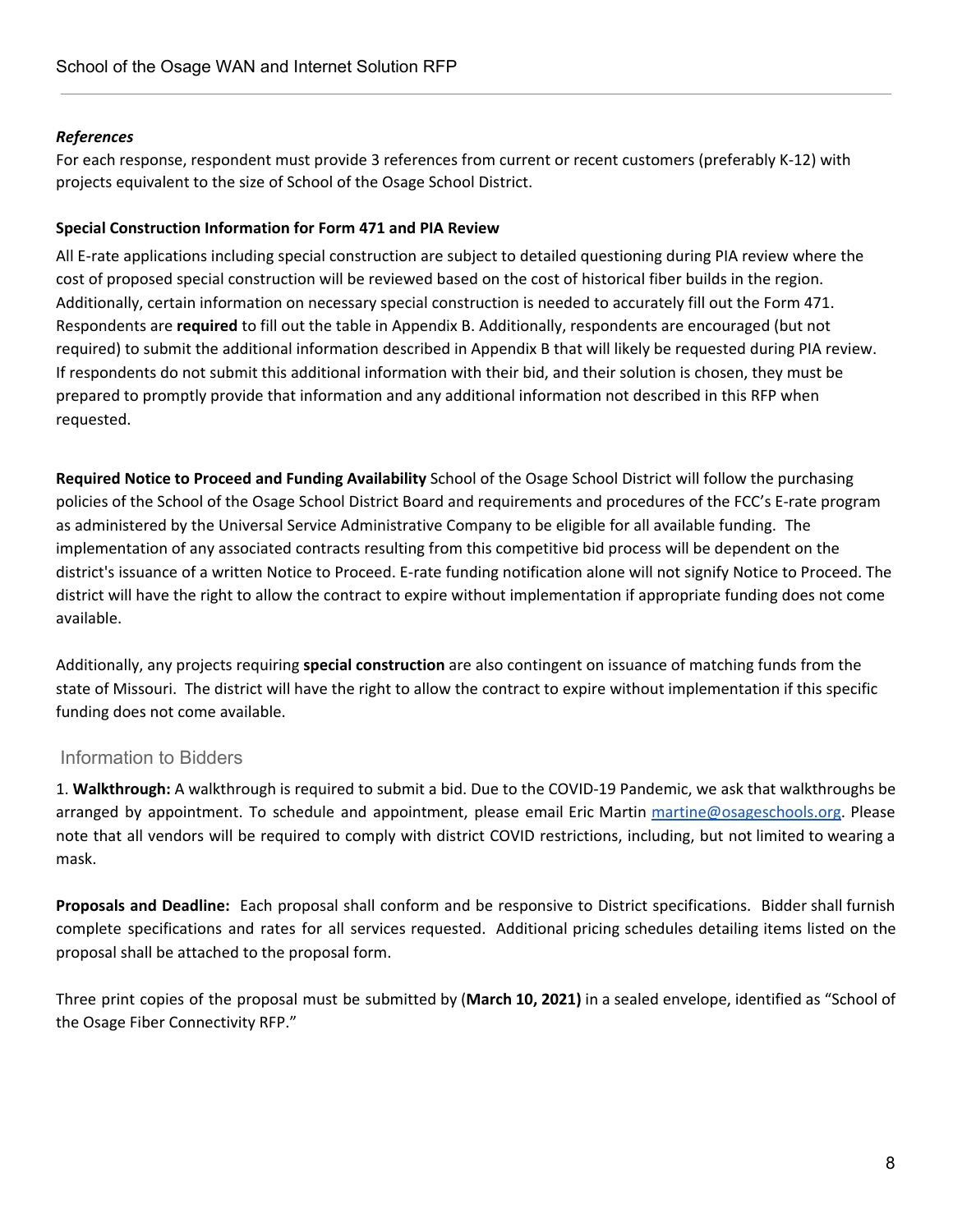3. **Proposal Submission Requirement:** Proposals shall be submitted to the address labeled as follows:

School of the Osage Eric Martin Director of Technology and Innovation Central Administration Office 1501 School Road Lake Ozark, MO 65049

It is the sole responsibility of the bidder so see that his proposal is received in proper time as stated in the Notice to Bidders. Any proposal received after the scheduled closing time for receipt of proposals will be rejected and returned to the bidder.

4. **Typewritten/Written in Ink:** All prices or notations must be typed or written in ink. Proposals written with pencil will not be accepted.

5. **Erasures:** The proposal submitted must not contain erasures, interlineations, or other corrections unless each such correction is suitably authenticated by affixing in the margin immediately opposite the correction the surname or surnames of the person or person signing the proposal.

6. **Quote Separately**: Quote on each item separately. Prices should be stated based on quantities and units specified on the proposal form.

7. **All Costs Included**: All costs must be included in the bidder's proposal. The bidder shall deliver, install, and complete an integrated system, which may include use of the District's own existing equipment referenced herein. These specifications are meant to outline the District's functional requirements and are not meant to be an exhaustive list of services required to accomplish these requirements.

8. **Taxes and Insurance:** All insurance that may be required shall be included in all bid response quotations. The School of the Osage School District is exempt from all State and Local taxes.

9. **Signature:** The proposal must be signed in the name of the bidder and must bear the signature in longhand of the person or persons duly authorized to sign the proposal. In case a proposal is submitted by a corporation, it must be signed in the name of such corporation by a duly authorized officer or agent thereof.

10. **Modifications/Changes:** Changes in or additions to the proposal form, recapitulations of the work proposal upon, alternative proposals, or any modifications of the proposal form which is not specifically called for in the contract documents may result in the District's rejection of the proposal as not being responsive to the invitation to proposal. No oral or telephonic (facsimile machine, FAX, inclusive) modifications of any proposal submitted will be considered. For any change which affects the period of performance, payments, or any term or condition included in this contract or agreement, a negotiated amendment to the resultant contract or agreement shall be prepared and executed by the District and the Bidder's originally executing authorized official, or replacement.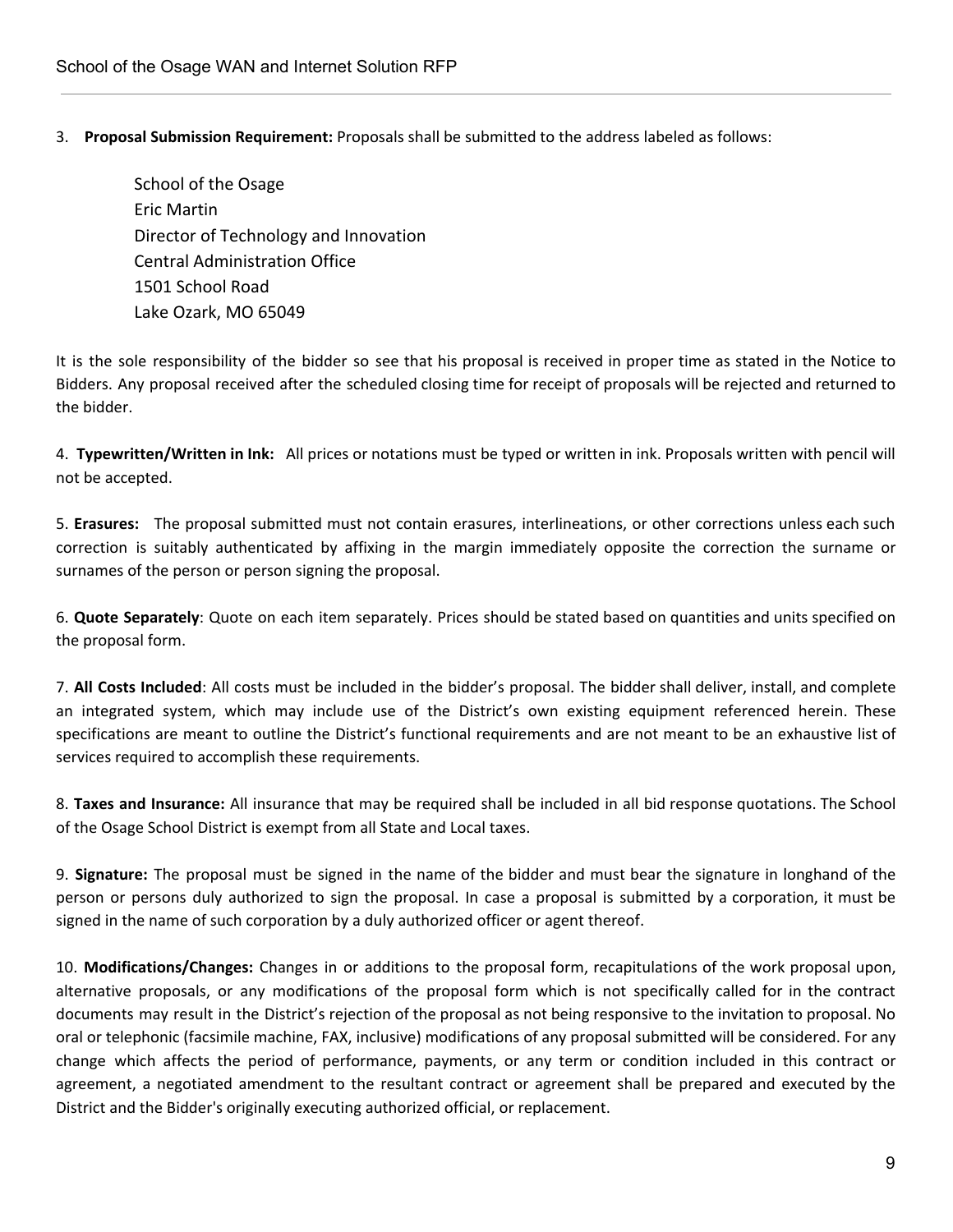11. **Examination of Contract Documents:** The failure or omission of any bidder to receive or examine any contract documents, forms, instruments, addenda or other documents or to visit the site and acquaint himself with conditions there existing shall in no way relieve any bidder from obligations with respect to his proposal or the contract. The submission of a proposal shall be taken as "Prime Facie" evidence of compliance with this section.

12. **Error in Proposal:** Any claim by bidder of error in his proposal must be made before proposals are opened, or the claim shall be deemed waived. Any bidder may withdraw his proposal at any time before the time at which proposals are due and the Request for Proposals is closed and, having done so, no bidder will be permitted to resubmit a proposal.

13. **Withdrawal of Proposal:** Any bidder may withdraw his proposal either personally, by written request, or by telegraphic request.

14. **Award of Contract Limitation:** No proposal will be accepted from or contract awarded to any party or firm in arrears to the District, or who is a defaulter as surety, contractor or otherwise.

15. **Evidence of Responsibility:** Upon the request of the District, a bidder whose proposal is under consideration for the award of the Contract shall submit promptly to the District satisfactory evidence showing the bidder's financial resources, his experience and organization available for the performance of the contract.

16. **Acceptance or Rejection of Proposals:** The Board of Education reserves the right to reject any and all proposals, or any or all items of any proposal, or waive any irregularity of any proposal. No proposal may be withdrawn for a period of ninety (90) days without written approval of the District.

17. **The Contract**: The bidder to whom the award is made shall be required to enter into a written contract with the District. These bid specifications and the bidder's proposal will be attached to, and become a part of the final contract documents.

18. **Prevailing Law:** In the event of any conflict or ambiguity between a) Bid Instructions, Scope of Work & Requirements, General Conditions, Agreement, or any other document forming a part of this Invitation for Bid, and b) State or Federal Laws or Regulations, the latter shall prevail. Additionally, all items to be supplied or services to be performed under the bid shall conform to all applicable requirements of local, state and federal law, including Prevailing Wage.

19. **Brands:** When a particular brand or brand and number are named in connection with any item, it is named as a standard of quality and utility only. A Bidder may submit a bid to furnish an item other than that named, but the item offered by the Bidder must state in the Bid Form the brand with its number, if any, which they will furnish. The District shall be the sole judge of whether an offered item is the equal of the named item. If the Bidder fails to write in the brand and number of the item to be furnished, it is understood the bidder will furnish the item named by the District as the standard of quality and utility.

20. **Samples:** Where the Bidder quotes on a brand named as a standard of the quality and utility desired, a sample of the item will not be required unless specifically requested. If the bid submitted is on any other brand or make than that so named, a sample thereof must be furnished, if requested, or the bid on the item will not be considered. The sample submitted shall be the exact item the Bidder proposes to furnish. Samples of items, when requested, must be furnished free of expense to the District.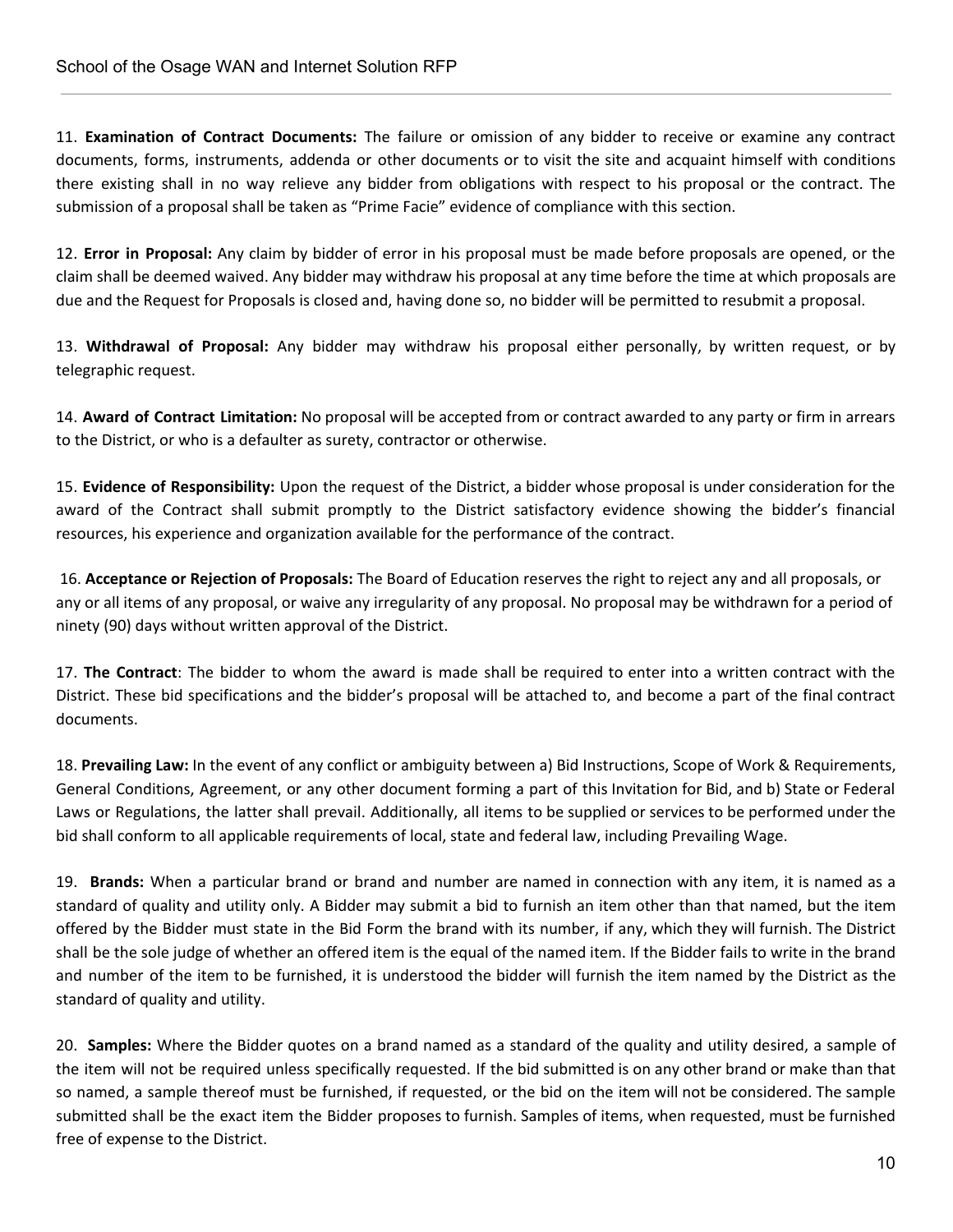21. **Federal or State Regulations:** The Bidder's proposal and any contract entered into are subject to all applicable statutes of the United States or of the State and all applicable regulations and orders of the Federal or State governments now in effect or which shall be in effect during the period of such contract, including e-verification of all employees assigned work on this project.

22. **Assignment Prohibited:** No contract awarded under this proposal shall be assigned without the approval of the Board of Education. Any attempted assignment in violation of the provision shall be voidable at the option of the Board.

23. **Patent Rights, Copyrights, and Trademarks**: The Bidder shall save, keep, bear harmless, and fully indemnify the District and any of its officers or agents from all damages, or claims for damages, costs, or expenses in law or equity that may at any time arise or be set up for any infringement of the patent rights, copyrights, or trademarks of any person in consequence of the use by the District, or by any of its officers or agents of items to be supplied by the Bidder.

24. **Delivery:** All items shall be delivered in quantities specified in the contract F.O.B., at the points within the District as specified in the contract. Deliveries in advance of the time specified in the contract shall not be accepted unless the Bidder has obtained prior approval from the District. Unless otherwise specified, if an item is not delivered as specified in the contract or if the Bidder delivers an item which does not conform to the Specifications, the Board of Education may, at its option, annul and set aside the contract, either in whole or in part, and may enter into a new contract in accordance with law for furnishing such item. Any additional cost or expense incurred by the District in the making of such contract or any additional cost of supplying an item by reason of the failure of the Bidder, as described in this paragraph, shall be paid by the Bidder or his surety.

25. **Inspection of Items Furnished:** All items furnished shall be subject to inspection and rejection by the District for defects or non-compliance with the specifications. The cost of inspection on deliveries or offers for delivery which do not meet specifications may be deducted from the contract price.

26. **Inability to Perform (Force Majeure):** In the event that Bidder is prevented from making delivery or otherwise performing on time as specified in the contract by fire, flood, earthquake, labor or transportation problems, war, acts of government, or any other similar cause commonly known as an act of God, which is not the fault of the Bidder, the Bidder shall not be required to deliver or perform, subject to the following requirements:

i. The Bidder shall send written notice to the District of the Bidder's inability to perform in accordance with the contract. The notice shall contain all facts which show the condition which prevents performance. The Bidder shall send such notice as soon as possible but in no event later than the fifth (5th) day following the date of issuance of a purchase order by the District or no later than the date specified in the contract for delivery or other performance, whichever is applicable.

ii. The District may cancel the contract or purchase order, entirely or in part.

iii. The Bidder shall not make any delivery or otherwise attempt to perform under the contract except on the basis of issuance by the District of a new purchase order or other written instruction.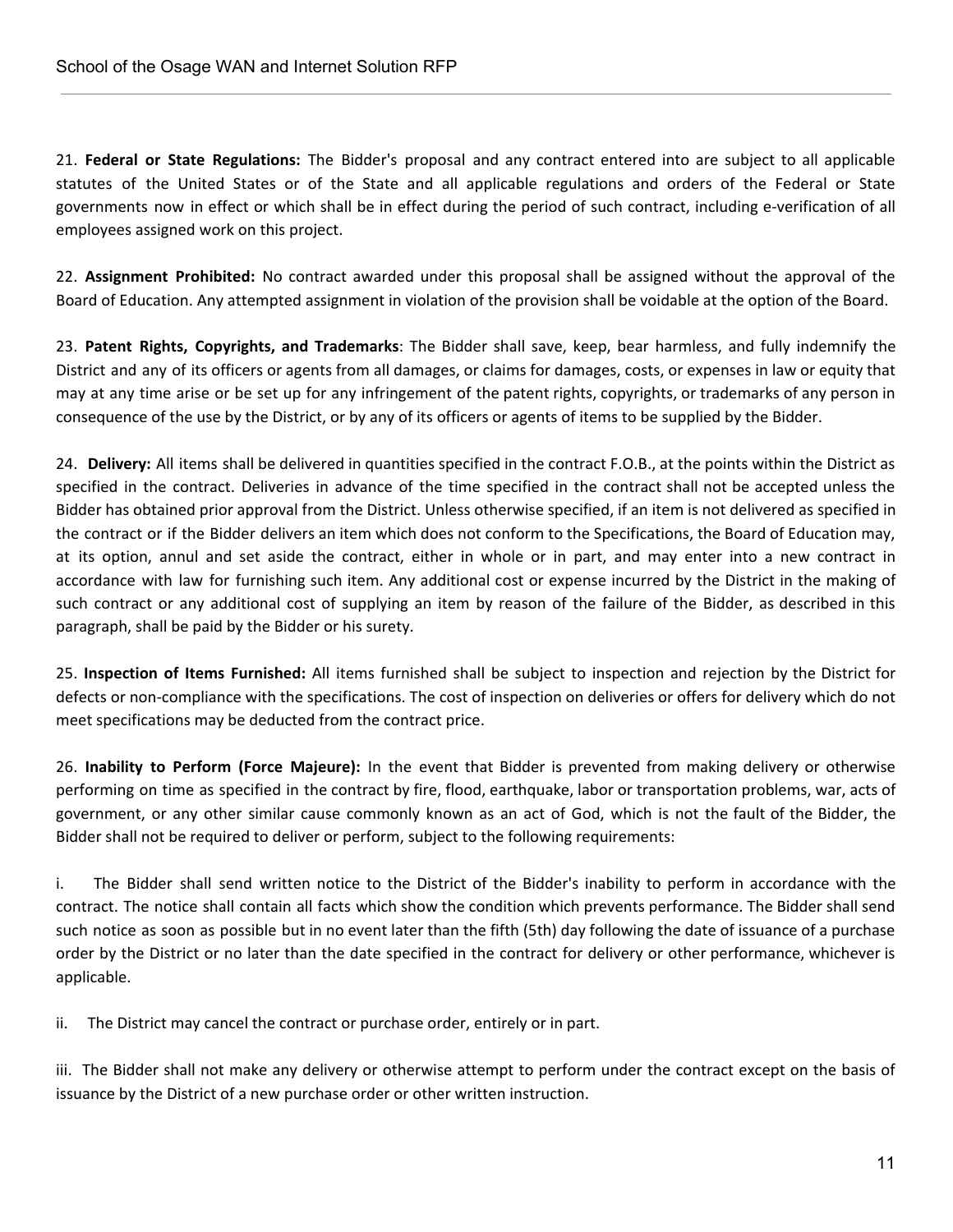27. **Delay Due to Unforeseen Obstacles:** All loss or damage arising from any unforeseen obstacle or difficulties which may be encountered in the prosecution of the work, or from any action of the elements, or from any act or omission not authorized herein, on the part of the successful bidder, or any agent or person employed by said successful bidder, shall be sustained by the successful bidder. The successful bidder shall have no claim against the District for damages on account of any delays caused by accidents or delays on the part of any transportation company.

28. **Time is of the Essence:** If any anticipated or actual delays arise, bidder shall immediately so notify District. Regardless of notice, if deliveries are not made at the time agreed upon, District may, at its sole discretion, terminate this Agreement and proceed pursuant to the provisions herein for Default.

29. **Default:** If the successful bidder refuses or fails to perform all or any part of its obligations hereunder, or fails to perform all or any part of its obligations in a timely manner, or if the successful bidder should be adjudged a bankrupt, or if it should make a general assignment for the benefit of its creditors, or if a receiver should be appointed on account of its insolvency, or if it or any of its sub-bidders should violate any of the provisions of any contract resulting from this bid, then the District may serve written notice upon it of its intention to terminate any resultant contract, such notice to contain the reasons for such intention to terminate this contract, and unless within ten (10) days after the serving of such notice, such violation(s) shall cease and arrangements satisfactory to the District for the correction thereof shall have been made, this contract shall, upon the expiration of said ten (10) days, cease and terminate. In the event the successful bidder is found in default, or if the contract is terminated for the successful bidder's failure to perform, the

District reserves the right to procure the materials and services from the next lowest responsive and responsible bidder or from other sources during the remaining term of the contract in default. Under this arrangement, the District shall invoice the successful bidder in default the difference between the contract price and the price paid for any material and services procured from alternate sources and all costs associated with the re-solicitation effort.

30. **Indemnification:** The successful bidder shall maintain, or cause to be maintained, such insurances as will protect it and the District from claims under Worker's Compensation Acts, and such public liability insurance as will protect it and the District from claims for damages for personal injury, including death, and damage to the property, which may arise from operations under this resultant contract, whether such operations be by itself or by any subcontractor or anyone directly or indirectly employed by either of them. The successful bidder agrees to save harmless and to indemnify the District from every claim or demand, which may be made by reason of:

i. Any injury to person or property sustained by the successful bidder or by any person, firm, or corporation, employed directly or indirectly by him upon or in connection with his work, however caused; and

ii. Any injury to person or property sustained by any person, firm, or corporation, caused by any act, neglect, default, or omission of the successful bidder or any other person, firm or corporation directly, or indirectly employed by it upon or in connection with its work, whether the said injury or damage occurs upon or adjacent to the work; the Bidder at its own cost, expense and risk, shall defend any and all actions, suits, or other legal proceedings, that may be brought or instituted against the District on any such claim or demand, and pay or satisfy the judgment that may be rendered against the District in any such action, suit or legal proceedings or result thereof.

iii. Successful bidder shall defend, indemnify, protect and hold harmless School of the Osage School District and its agents, officers and employees harmless from and against any and all claims asserted or liability established for damages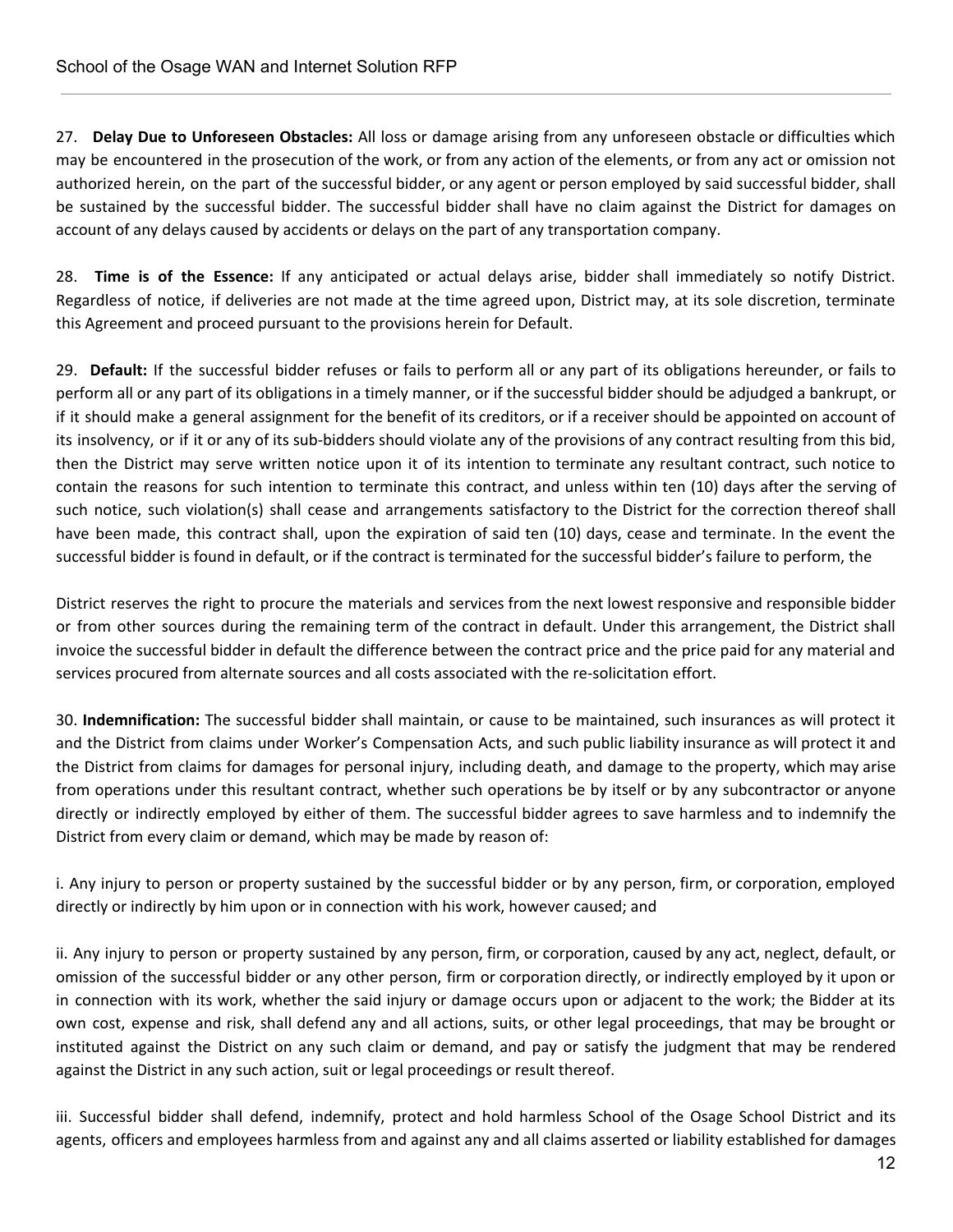or injuries to any person or property which arise from or are connected with or are causes or claimed to be caused by Bidder's failure to comply with all of the requirements contained in Education Code section 45125.1, including, but not limited to, the requirement prohibiting bidder from using employees who may have contact with pupils who have been convicted or have charges pending for a felony as defined in Education Code 45125.1.

**31. Governing Law and Venue:** In the event of litigation, the bid documents and related matters shall be governed by and construed in accordance with the laws of the State of Missouri

**32. Warranty-Product**: Seller warrants that all articles furnished are new, unused and free from all defects of material and workmanship, that all articles shall be fit and sufficient for the purposes intended, and shall save, keep, bear harmless and fully indemnify the District and any of its officers, employees or agents from all damages, or claims for damages, costs or expenses in law or equity that may at any time arise from Buyers normal use.

**33. Equal Opportunity Employment:** Bidder, in submitting his proposal certifies that he is an Equal Opportunity Employer, and certifies that he is in compliance with the Civil Rights Act of 1964, the State Fair Employment Practice Act, and all other applicable Federal and State laws and regulations relating to equal opportunity employment, including Executive Order No. 11246 of September 24, 1965.

**34. Contact with Board of Education:** No business entity, including any agent of such entity, shall directly or indirectly contact any Board of Education member immediately before or during the bidding process of any project on which the business entity intends to or has submitted a bid. Any vendor violating this policy shall be deemed disqualified from bidding. Should such contact come to light after the bid is awarded and the entity was deemed the successful bidder, the Board reserves the right to cancel any contract awarded.

35. **E-Rate Participation:** The District is participating in the Federal Universal Service Discount program for schools and libraries (E-Rate), offered by the Federal Communications Commission (FCC), via the Schools and Libraries Division (SLD). The proposal and the contract negotiated implementing this proposal, are conditional and subject to full E-Rate funding by the SLD. The District reserves the right to cancel or in any manner reduce the scope of this procurement in the event the SLD does not completely fund the request for funding submitted referencing this proposal.

36. **SPIN:** Each vendor providing services to the District as part of the E-Rate program must have a Service Provider Identification Number (SPIN). Vendor is responsible to apply to and receive from the Schools and Libraries Division a valid SPIN.

37. **RIGHT TO TERMINATE:** The School of the Osage School District reserves the right to terminate this Request for Proposal and all documents associated with the Request for Proposal, including but not limited to a Letter of Intent/Letter of Agreement, in its sole discretion at any time and without cause, upon written notice to the other party. In the event of termination, notice shall be deemed served on the date of mailing and shall be effective immediately. The Board of Education shall not be responsible for any cost to the Contractor prior to termination.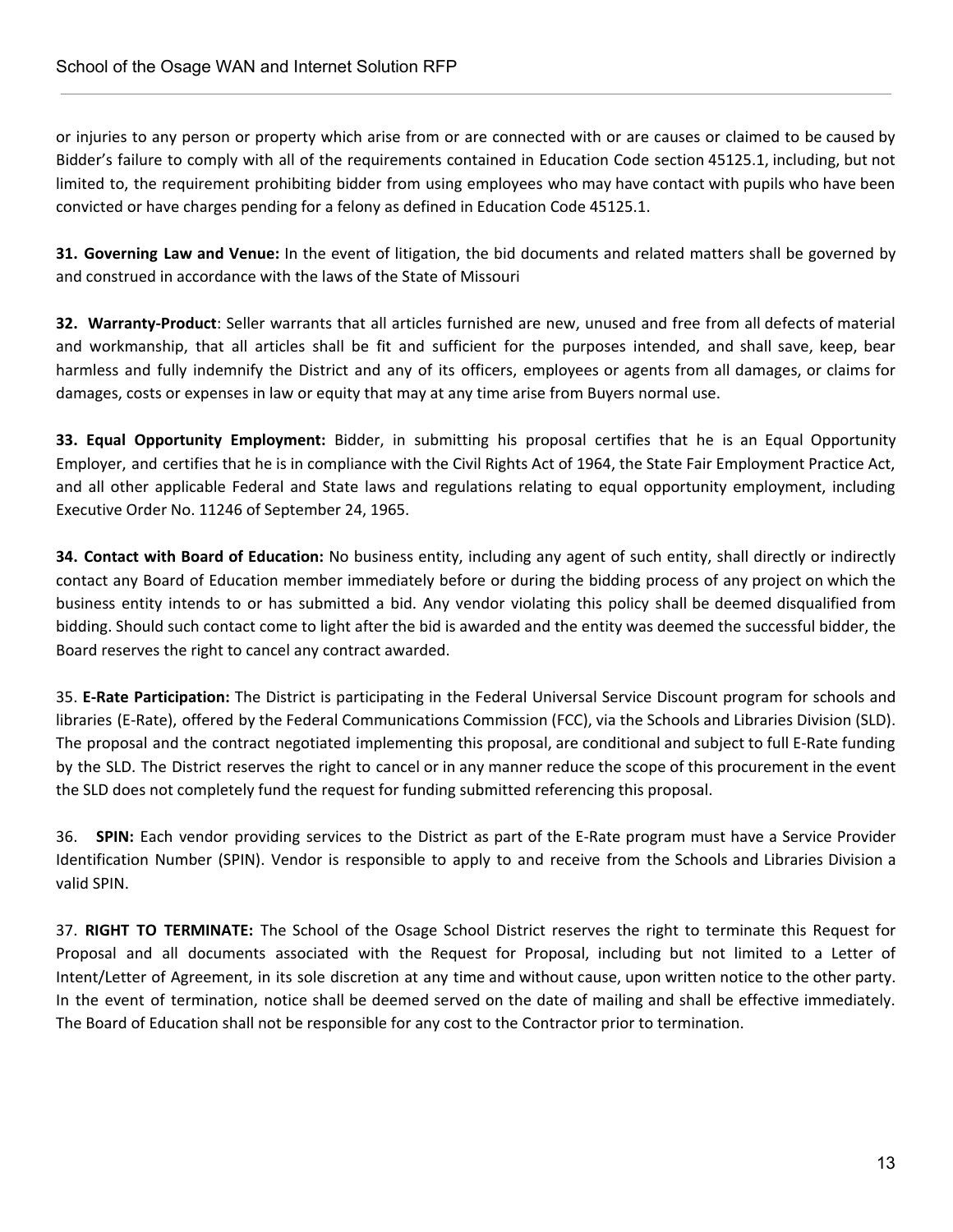|                      | <b>Eligible Monthly Recurring Cost</b> |                        |                        | Ineligible<br>monthly | Eligible<br>install/non | Ineligible<br>install/non |
|----------------------|----------------------------------------|------------------------|------------------------|-----------------------|-------------------------|---------------------------|
| <b>Bandwidt</b><br>h | 1-year<br>contrac<br>t                 | 3-year<br>contrac<br>t | 5-year<br>contrac<br>t | recurring<br>cost     | -recurring<br>cost      | -recurring<br>cost        |
|                      |                                        |                        |                        |                       |                         |                           |
|                      |                                        |                        |                        |                       |                         |                           |
|                      |                                        |                        |                        |                       |                         |                           |
|                      |                                        |                        |                        |                       |                         |                           |
|                      |                                        |                        |                        |                       |                         |                           |

Appendix A: MRC/NRC Cost Table (please duplicate if bidding both services)

## Appendix B: Special Construction Pricing (please duplicate if bidding both services)

## **Required with all bid submissions that include special construction**

|                               | <b>Strand</b> | <b>Mileage</b> | <b>Total</b> | <b>Eligible</b> | Ineligible |
|-------------------------------|---------------|----------------|--------------|-----------------|------------|
|                               | Count         | feet           | Cost         | Cost            | Cost       |
| Connection to district<br>hub |               |                |              |                 |            |